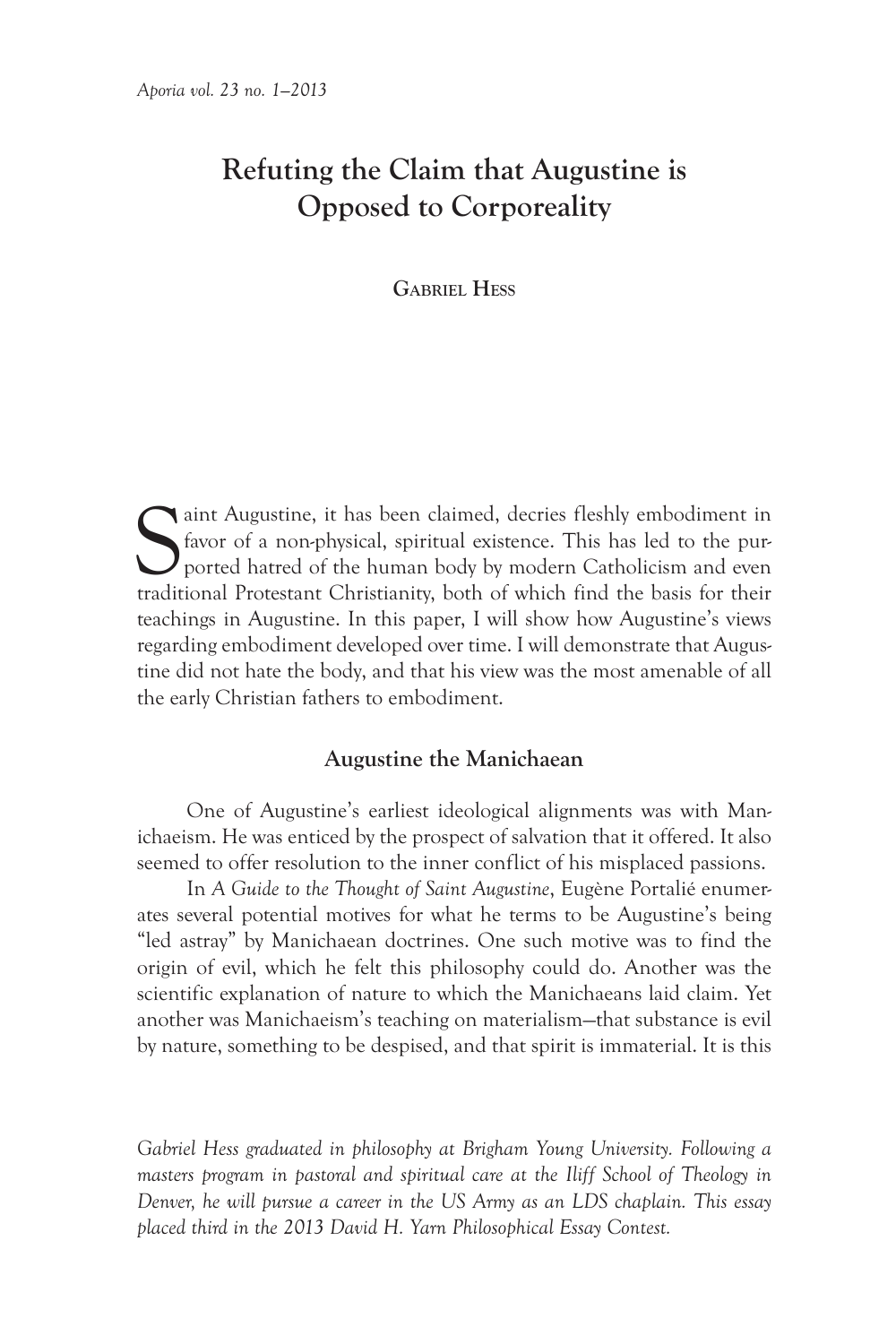last teaching that bears particular significance to the topic of Augustine's supposed hatred for corporeality and sexuality (8). Of all of the philosophies he ever embraced, Manichaeism was the most clearly anti-corporeal. It taught that sexuality was evil, a teaching that bore a certain approval for Augustine in his youth, as it counterbalanced his licentiousness. Augustine felt regret for his debauchery and likely, as penance, felt it appropriate to hate sexuality, as his only experience therewith had been of a supremely lustful nature. It is not surprising, therefore, that later in his life he condemns lust as an egregious misappropriation of love.

Augustine finally became disenchanted with Manichaeism when he met its principal proponent, Faustus. Augustine began to have deep-seated doubts about the cogency of Manichaeism. He sought answers from his fellow adherents, which they could not provide. They urged him to seek resolution to these problems from Faustus, who would surely be able to provide adequate explanations to Augustine, rather than abandon the faith. When Faustus finally arrived, Augustine was unimpressed with his answers to (or, in some cases, avoidance of) his questions (*Confessions* bk. 5 chap. 3). This disappointment was the cause for more soul-searching, though he was not able to immediately abandon all of Manichaeism's positions until some time later.

## **Interest in Neo-Platonism**

Following his disenfranchisement with Manichaeism, Augustine turned for a period to studying Platonism and Neo-Platonism. The teachings of Plotinus, though certainly secular and divorced from Christian doctrine (Plotinus himself wrote treatises against Christianity), seemed to prepare Augustine for his conversion to Christianity. He appreciated Neo-Platonism's emphasis on pure intellectual being and its model of the One, the Primary Cause, immutable, without body or parts, fundamentally simple. Were there a God, he would surely resemble this, Augustine thought. Platonism and Neo-Platonism also provided a model for being and nonbeing, and this model answered his soul's yearning to love properly as well as his intense curiosity about the origin of evil, which curiosity Manichaeism had failed to adequately quench. As Platonic and Neo-Platonic ideas played a significant role in shaping Augustine's views generally and more particularly on embodiment and corporeality, a deeper explanation of them is in order.

Many of Plato's ideas built on the conflicting theories of Heraclitus and Parmenides. Heraclitus observed that the world around him was in a constant state of becoming or change—nothing was constant. Parmenides,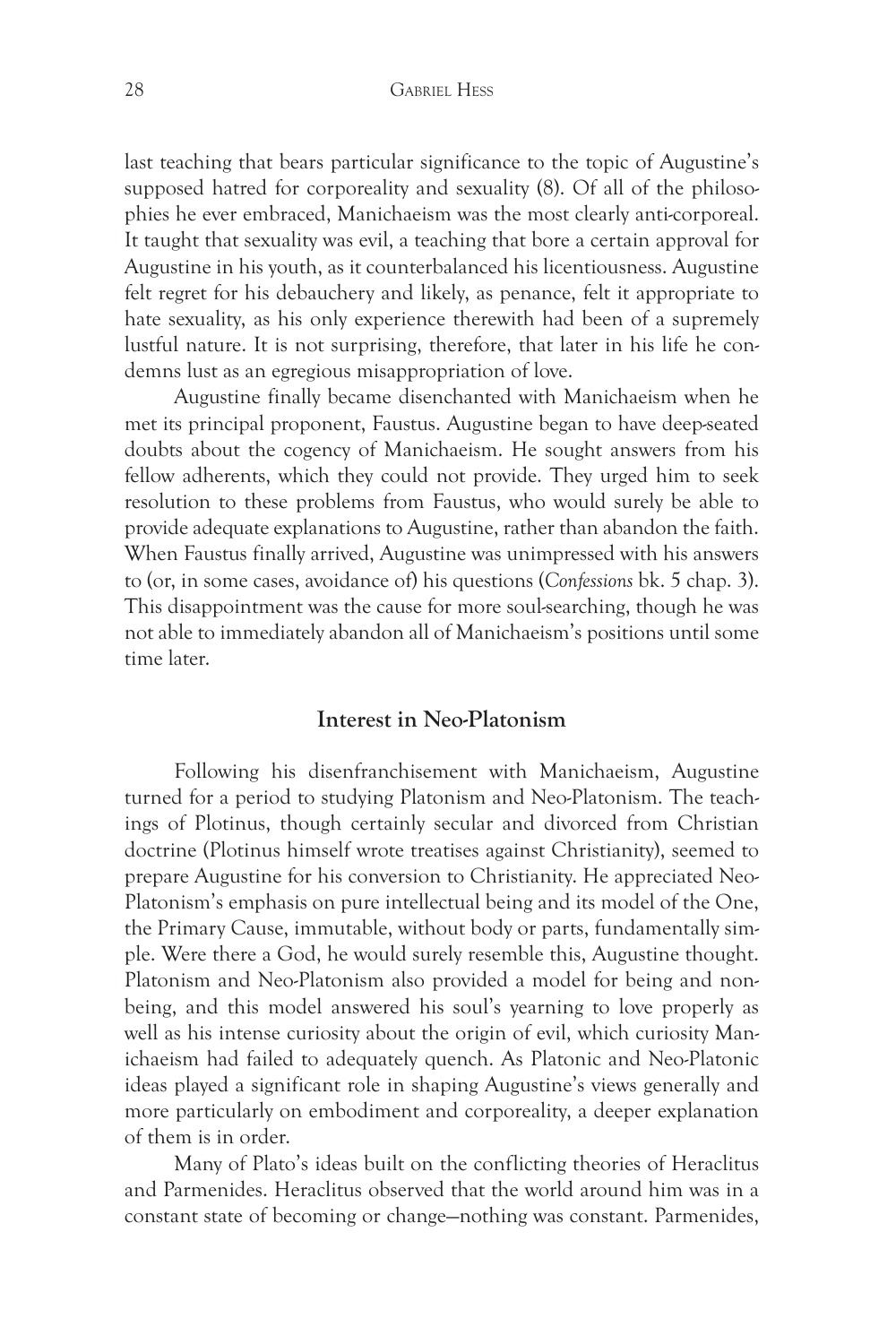the founder of the Eleatics, argued that there are two worlds—one of appearances, and one of reality—and that in the world of reality there is no such thing as change or time (though in the world of appearances there seem to be). Plato, observing these two schools of thought, established a model for reality that had the physical world being one of shadows of real things, namely the unchanging Forms. The light that cast these shadows was the One, which was eternally simple and immutable.

Neo-Platonism began with Plotinus and then diverged into radically different formulations under Porphyry, Iamblichus, and others. Plotinus' formulation built on Plato's hierarchy, including a *noûs* (intellect) subordinate to the One, as well as the Universal Soul. From this third tier of being emanates human souls, which fall because of *concupiscentia*—a distraction from higher-ordered, spiritual things to lower-ordered, material things. They become trapped in human bodies and live out a mortal existence. Traditionally, in these conceptions of reality the hope for all humanity is to rid the soul of its corporeal chain that is weighing it down and then to rise back to the Universal Soul and take its place in being once again. This is not accomplished merely by death, because the divine portion of human beings reincarnates until it can reorder its desires back to the realm of being. The body, in this model, is something to be disposed of and transcended. It is also important to note that, though the body was clearly inferior to the intellect and constraining to the soul, it was not necessarily evil.

Porphyry's developments of Neo-Platonism further denigrated the body, actually asserting that the material world was evil, but Iamblichus, one of his students, actually celebrated the goodness of the material world considerably (much to Porphyry's chagrin). Iamblichus believed in theurgy, that certain physical acts had a salvific effect. He also believed that, because the One is the ultimate cause for the material world, the material world could not be evil, but was rather divine.

In light of these formulations, the questions we must address include not only whether Augustine ascribed to Neo-Platonism and, if so, to what degree (which could help us better answer whether he held an antagonistic view of the body), but also to which formulation of Neo-Platonism he ascribed to. Scholars seem to suggest that he primarily studied Plotinus, secondarily Porphyry, and made little mention of Iamblichus or other Neo-Platonist philosophers, though there was already a significant body of thought by a variety of Neo-Platonists by the time of Augustine's interest in Neo-Platonism, and had been for at least half a century.1 Portalié seems to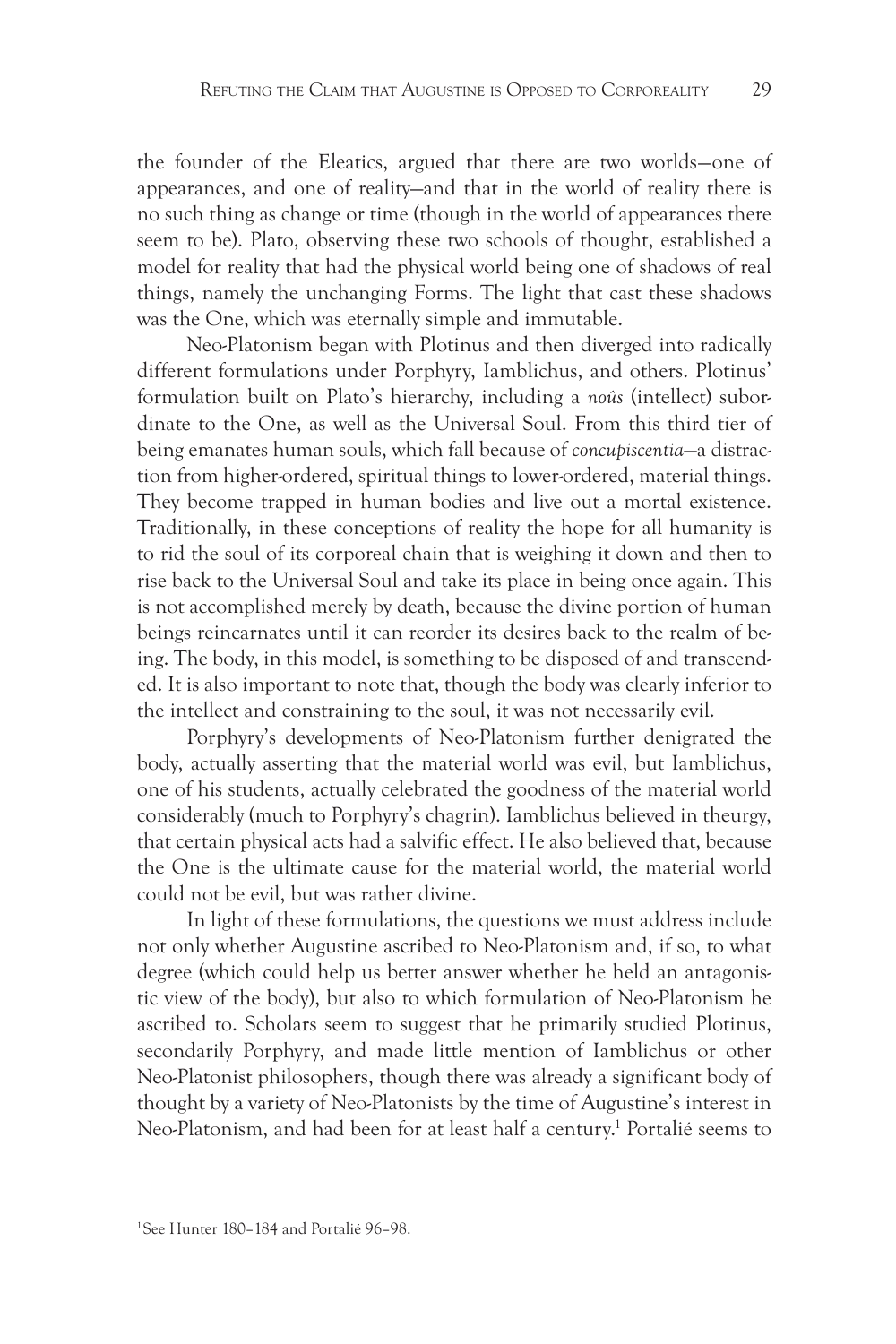further indicate that Augustine felt that "the thought of Porphyry remains obscure," thus further validating the idea that Plotinus was Augustine's chief source for Neo-Platonic thought (98).

# **Conversion to Christianity**

After Augustine moved to Milan, he met Ambrose and soon converted to Catholic Christianity. There is some debate as to whether he sincerely converted to Christianity at the time of his garden vision or if he remained a Neo-Platonist at heart.<sup>2</sup> Portalié, citing Wörter, countered such objections, reasoning thus:

> (1) Augustine was baptized, as all admit, at Easter, 387. Who will believe that this was a meaningless and empty ceremony? (2) The material facts of the *Confessions* (and not only the state of his soul) would have to have been falsified with unashamed brazenness: the scene in the garden, the example of the solitaries, the reading of St. Paul, the conversion of Victorinus, the ecstasy of Augustine when reading the Psalms with Monica—all that fabricated after the deed was done! (3) Finally, Augustine composed such apologetic works as *On the Morals of the Catholic Church* in 388, when he would not even have been a Christian! The reader is free, moreover, to consult the dialogues themselves. (15–16)

It is thus reasonable to presume that his conversion to Christianity was genuine. This is significant because if he remained committed to Neo-Platonism over Christianity it would have shaped his teachings on corporeality more definitively. As he was fully converted to Christianity, he was also free to adopt more amenable positions regarding corporeality, based in scripture and possibly departing from strictly Neo-Platonic views.

# **Criticisms of Augustine's Views on Corporeality**

Many who do not belong to the traditional Christian sects that rely on Augustine's doctrinal heritage have decried traditional Christians and Augustine himself for what they take to be a hatred of the body. Among these are atheists, agnostics, and even other Christians, such as Mormons.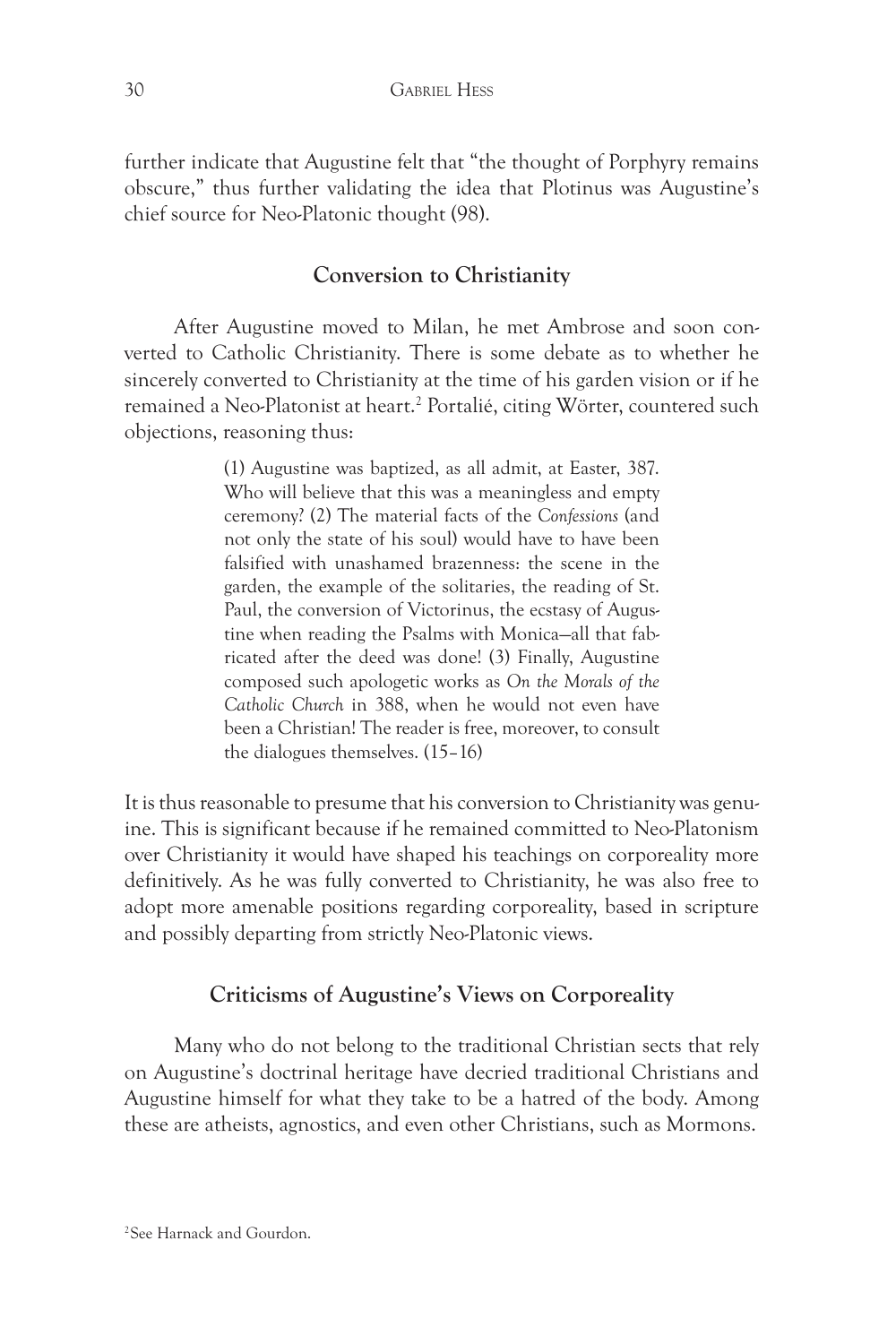One such example is found in D.J. Heasman, a Canadian writer often cited by atheists, who decries Christian anti-materiality. Heasman wrote,

> A persistent tendency in Christianity has been towards the Manichaean view that the body itself is evil; St. Augustine, for example, who held that the emotional excitement accompanying the conjugal act was evil not only in excess but in any the least degree. (316)

Here it is claimed (1) that Christianity agreed with Manichaean views regarding the body and (2) that Augustine was also party to this view, because of a view he held on sexual intercourse. However, neither of these claims can be substantiated. The first claim is refuted by the fact that Augustine himself wrote at least six treatises against the Manichaeans (such as *On Two Souls*, *Against the Manichaeans,* or *Concerning the Nature of the Good, Against the Manichaeans*) and also decried their philosophies in the *Confessions* (see bk. 3 chap. 6). The second assertion is invalid because it does not follow that, whatever his view on the physical ecstasy of sexual intercourse, he therefore believed that sexual intercourse was evil (he did not, as detailed in *On the Good of Marriage*) or, more particularly, that the body itself was evil.

Mormon thought has criticized traditional Christianity almost since the faith's inception. One 20th century Mormon thinker, Hugh Nibley, has broadly criticized the early Church Fathers on this subject, wondering why it is a that purely intellectual being would create a physical universe if "all physical things are a vile corruption" (270). Such a critique is odd, since there is ample literature on the subject suggesting that the prevailing attitude is that matter is not itself *evil* but rather *inferior* to God. Augustine himself reasoned in his work *Miscellany of Eighty-Three Questions* that "everything good is from God," and that, since "every body is from God," the body is therefore good (34–35). Elsewhere in that same opus he acknowledges the physical and spiritual resurrection of the human body to be the crowning glory of human existence (103–110) and that man is both bodily and spiritually made in the image of God and is thus more like him than animals (63–64). As Augustine can reasonably be called the principal authority on doctrine for the Catholic Church among the Church Fathers and his opinion is as stated, Nibley's assertion is unfounded.

## **Augustine's True Opinions**

Augustine did, in fact, write on corporeality. His later views supported the idea that the body is not evil, but that a corrupt body leads to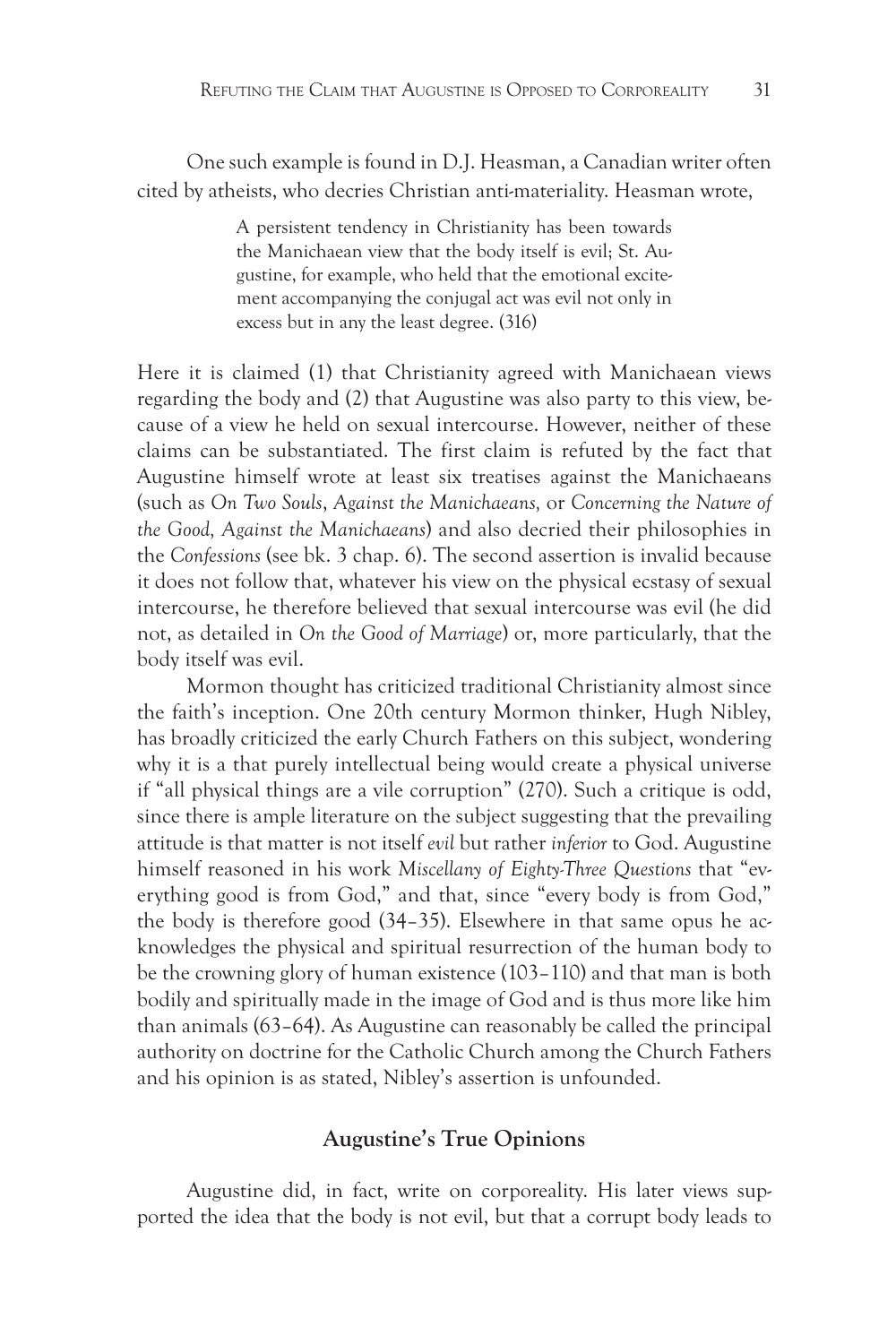corrupt behavior. He taught that our bodies and even our spirits are corrupt because of the Fall of Adam. Without God we are irredeemably lost incapable of reordering our desires to think of heaven and obtain peace for ourselves. Only the grace of God can overcome this problem.

Augustine addresses the role of nature and the material realm in *On Christian Doctrine*. He asserts that "no man hates his own flesh" and goes on to explain that even acts that seem to punish the body (we may assume such things as self-flagellation) are merely putting it in subjection and control, for "it is not no body, but an uncorrupted and very light body that they want." He goes on to write that "after the resurrection, the body, having become wholly subject to the spirit, will live in perfect peace to all eternity." Additionally, he argues that although one may prize something more highly than the body, this does not mean that one hates the body in so doing (15–17). These most clearly indicate that Augustine has a very definite place for the body in his doctrine, and it is not consigned to permanent, unalterable corruption.

His crusade against the Manichaeans, likely enflamed by his former seduction to that faith, yields further proof that Augustine did not hate the body. As previously mentioned, Manichaeism did assert a certain hatred for the body in its teaching. Some believe that such teachings have crept into Christianity through Church Fathers such as Augustine, but in fact no greater contempt could be had by anyone for Manichaeism than that which Augustine harbored. In *On Genesis: A Refutation of the Manichees*, Augustine argues that the "upright posture" of human beings (in contrast to all other animals, which are bent over) indicates that we are physically made in the image of God and are intended to worship him (57). Elsewhere, in *The Literal Meaning of Genesis*, he asserts that were it not for the fall of Adam we could only be 'ensouled'—a state inferior, in his mind, to being inspirited. But because we now die, he states, "[In the resurrection] we shall also be renewed in the flesh . . . *when this perishable thing puts on imperishability* (1 Cor 15:54) so that it may be an 'inspirited' body" (321). Thus, through the resurrection in which our bodies and spirits are renewed, uncorrupted, we will be in a truly ideal state, even greater than if the fall had not occurred.

His later teaching on sexuality is that it is good if it is used with the intent of procreation, pursuant to God's plan to populate the earth (or to "be fruitful and multiply" [Gen. 1:28]). Lust is defined as sexuality used for any purpose other than procreation within a family (including sexuality between husband and wife not intended to result in children). This teaching may well be said to be the cause of modern Catholic teaching on sexuality, as the Roman Catholic Church's position closely follows Augustine's views (*Catechism* 569).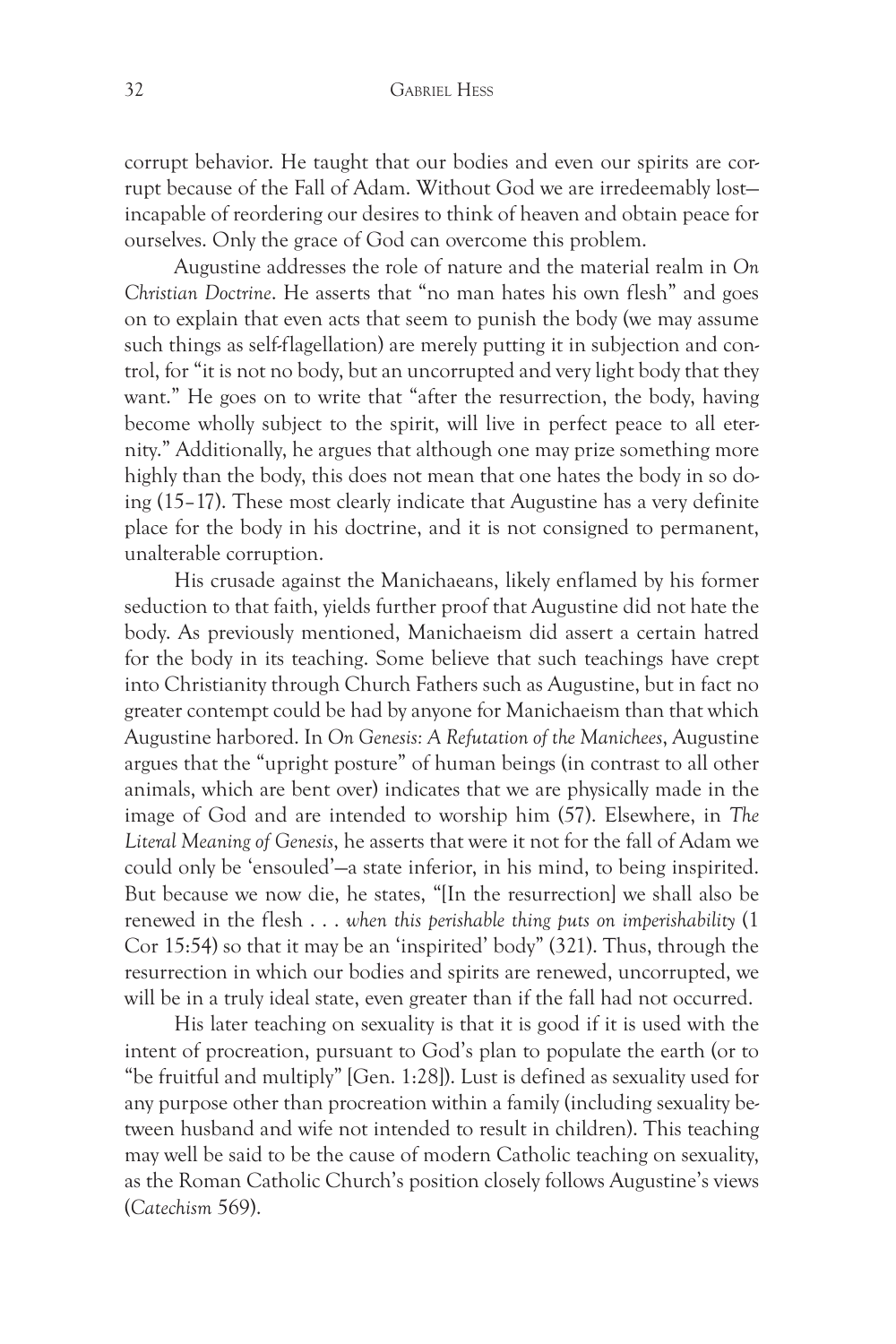While not all may agree with Augustine's thoughts on the purpose of sexuality, it is clear that it is not ultimately unfavorable except under certain circumstances. In this sense it matches much of modern Christian rhetoric on the topic of birth control and family planning. The vast majority of Christians teach that sexuality is ordained of God, and many would agree that its purpose is procreation. This is a very natural conclusion as sexual intercourse naturally results in children and measures must be taken to avoid childbirth if it is undesired. Augustine's doctrine is far more downto-earth than his critics would have us believe.

## **Objections from Textual Evidence**

One may still object to these proofs, holding up further textual evidence contrary to this opinion. In his *Soliloquies*, for example, Augustine appears to have a very Platonic view of the body. He writes,

> You must entirely flee from these things of sense. So long as we bear this body we must beware lest our wings are hindered by their birdlime. We need sound and perfect wings if we are to fly from this darkness to yonder light, which does not deign to manifest itself to men shut up in a cave unless they can escape, leaving sensible things broken and dissolved. When you achieve the condition of finding no delight at all in earthly things, in that moment, believe me, at that point of time, you will see what you desire. (38)

The reference to Plato's cave, the apparent desire to be rid of this mortal body, and the chaining down of the self all point to an apparent detestation of the human body. Augustine would have likely been motivated to these views by an aversion to his own prior indulgence in bodily pleasures. These things could easily have been the foundation for a lifelong detestation of the body, one which underlies all of his work, in spite of his later mildness on the subject. One scholar, G.R. Evans, argues that, notwithstanding Augustine's later moderation and positivism with regard to his views on the body, "there persisted . . . a lingering association between matter and evil which Augustine never quite severed" (36). Given this evidence, it seems that there may still remain a cogent claim that Augustine had a very Platonic view of the body.

However, a deeper textual analysis reveals this rebuttal to be invalid. David G. Hunter, writing in *A Companion to Augustine*, argues that by the end of his life Augustine had definitively abandoned the Platonic conception of the body as being an object of detestation, and that this view was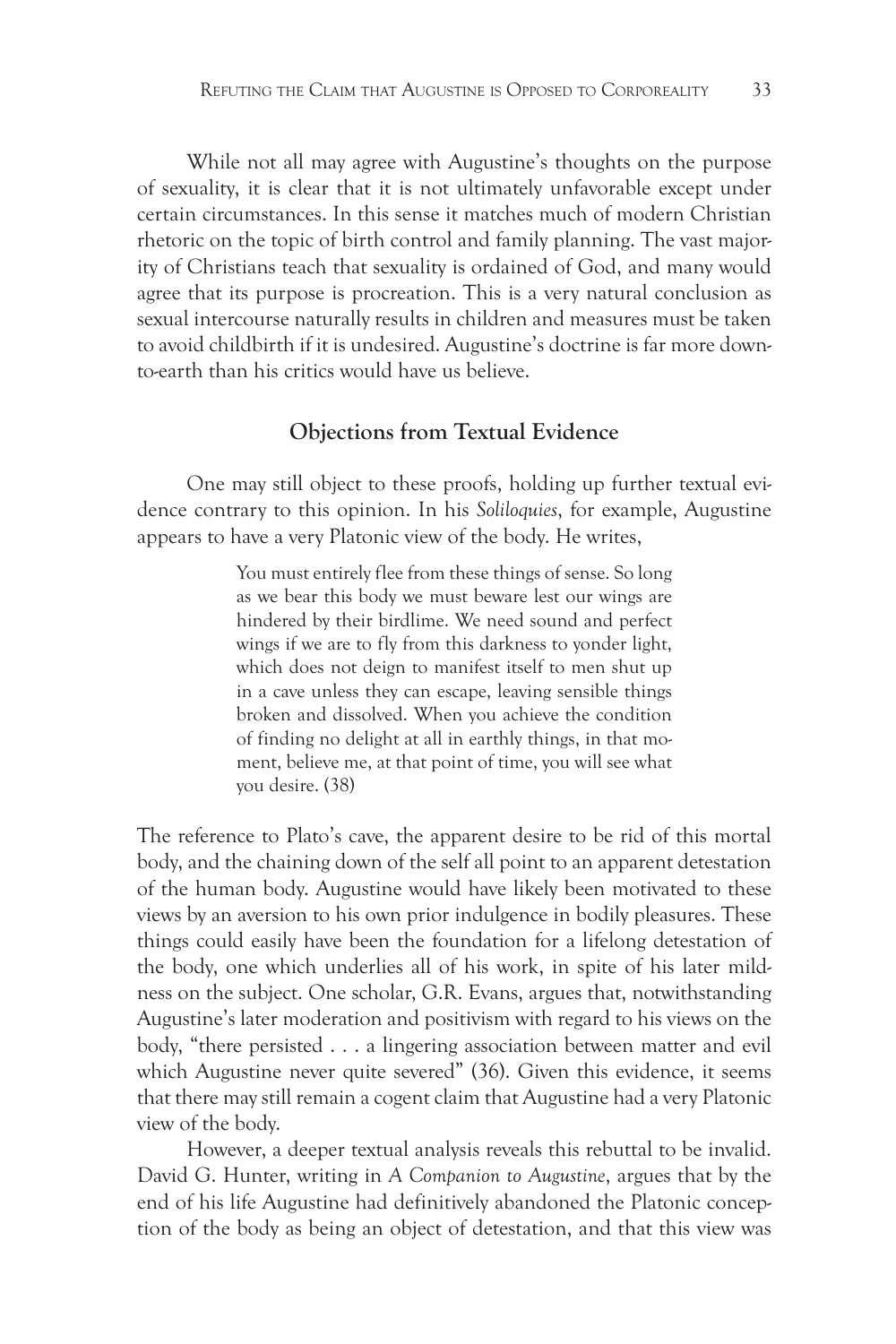an early one which Augustine later regretted. Hunter, quoting Augustine, reasons as follows:

> "I should have been on my guard," he writes, "lest I be thought to hold the opinion of the false philosopher, Porphyry, according to which every body must be fled from" (*Retr*. 1.4). Augustine proceeded to note that in "the new heaven and the new earth" of the world to come "things of sense" would indeed endure; only the corruptibility of sense objects would be eliminated in the future life. (355)

Not only does he regret his harsh stance on corporeality, he also clearly regrets his association with the Neo-Platonic philosopher Porphyry, further invalidating claims that he was more Neo-Platonist than Christian.

# **An Objection to Augustine's Incorporeal Formulation of God**

Notwithstanding Augustine's positive view on corporeality, he still held humanity to be inferior to God. There is little doubt that Augustine's views of heaven and the nature of God contain elements of Neo-Platonism, and that this is due to the Platonic reasoning that simple things are superior to compound things, timeless things superior to time-bound things, and ultimately, that intellectual or spiritual things are superior to physical things. Though Augustine abandoned his hatred for the human body, he maintained that human beings are forever inferior to God, the First Cause, and necessarily so. In Augustine's view, apotheosis would be absurd—for becoming like God in every respect would entail there being two (or more) where the One ought to be. Thus, those wishing to criticize him on the impossibility of apotheosis for humanity may rightly do so. Augustine would have little to answer this ascription of belief, other than it is entirely accurate and true. As such I feel no need to refute this attack—volumes have been written on the debate of God's nature, and such is not within the scope of this paper.

# **Conclusion**

Critics' estimation of Augustine as hating corporeality is grossly inaccurate. I have demonstrated that an overarching analysis of his thought as well as individual instances of quotations directly refuting such assertions clearly show that Augustine does not hate the body and revere only the spirit. He appreciates the role of corporeality. To love bodily pleasures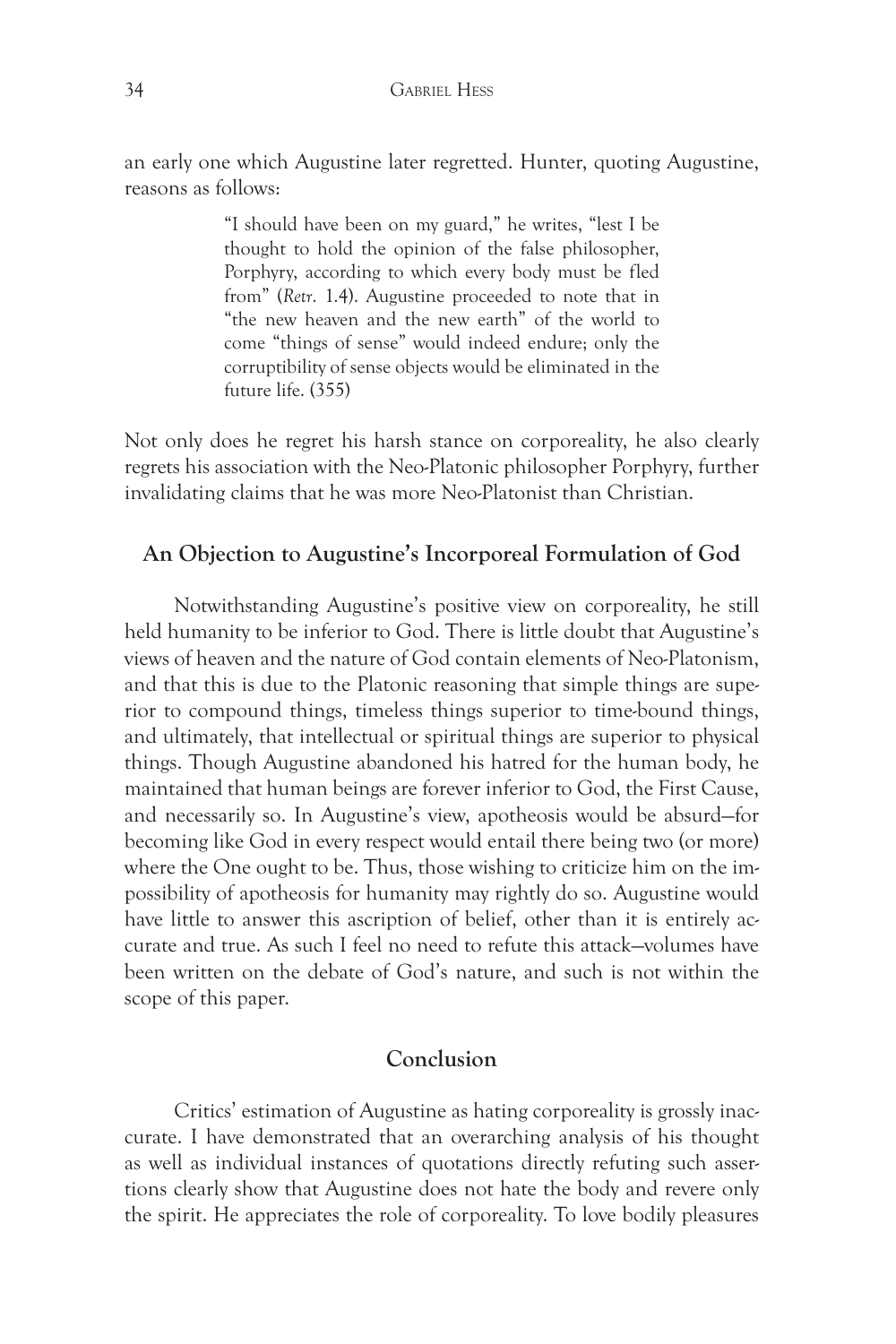above spiritual ones is evil, he would argue, but the body itself is not evil. He would agree with the view of the *Book of Mormon* figure King Benjamin, who states, "the natural man is an enemy to God" (Mosiah 3:19).

Viewing Augustine as a dualist fails to account for why he is so well revered even to this day for his candid confessions of sinful behavior. He has gone full circle, repented, and his views on corporeality and sexuality are reasonable. Were this not so—if he did, in fact, condemn fleshy existence outright as being entirely evil, and that true goodness was to be had as a disembodied spirit—his philosophy might have fewer adherents in the West. Hating the flesh (as he himself has argued) is unnatural; hating the misappropriated, lustful desires of the flesh, however, is natural. His message is against the corrupt state of the flesh and not against the flesh itself. The value of his message is that we must (and that we can, through Christ) rid ourselves of our wicked appetites and love God. We can attain salvation by the grace of God, who will intervene on our behalf to reorder our affections, if we but desire to love him and place our trust in him. What is more is that he writes not merely from a theoretical perspective but from the position of one who has actually made (or more appropriately, is still making) the journey that he endorses. Augustine's message is powerful because it bears truth.